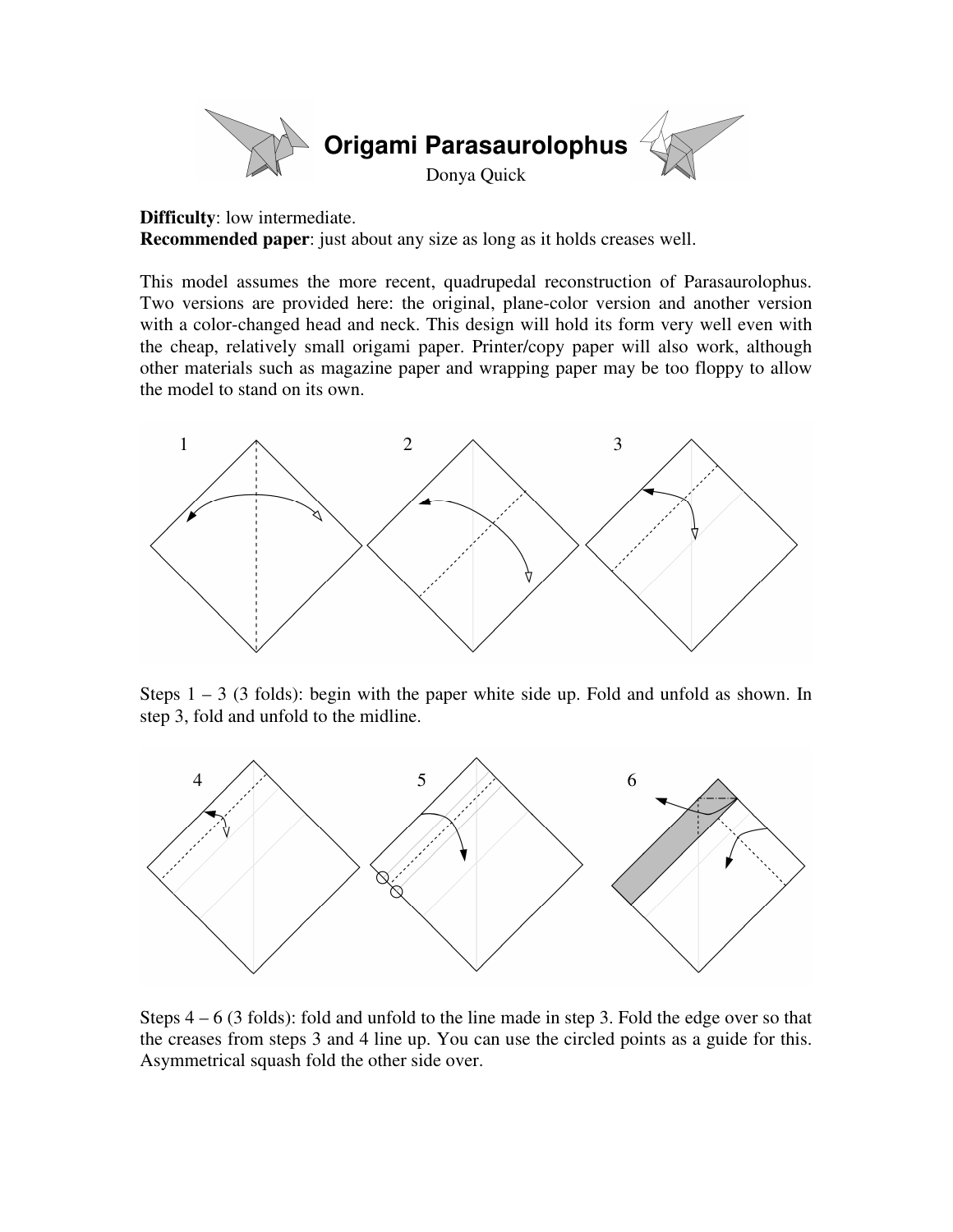

Steps  $7 - 9$  (5 folds): squash fold the top flap and then tuck the sides in (which can also be accomplished by a petal fold). Fold the lower flaps up along the midline.



Steps  $10 - 11$  (5 folds): fold and unfold to the diagonal as shown, then fold the model in half top to bottom.



Steps 13 – 15 (3 folds): fold up to line the circled points up. The crease highlighted by the lower circle should meet the edge highlighted by the upper circle. Then asymmetrical squash fold the side over. Repeat step 14 on the other side.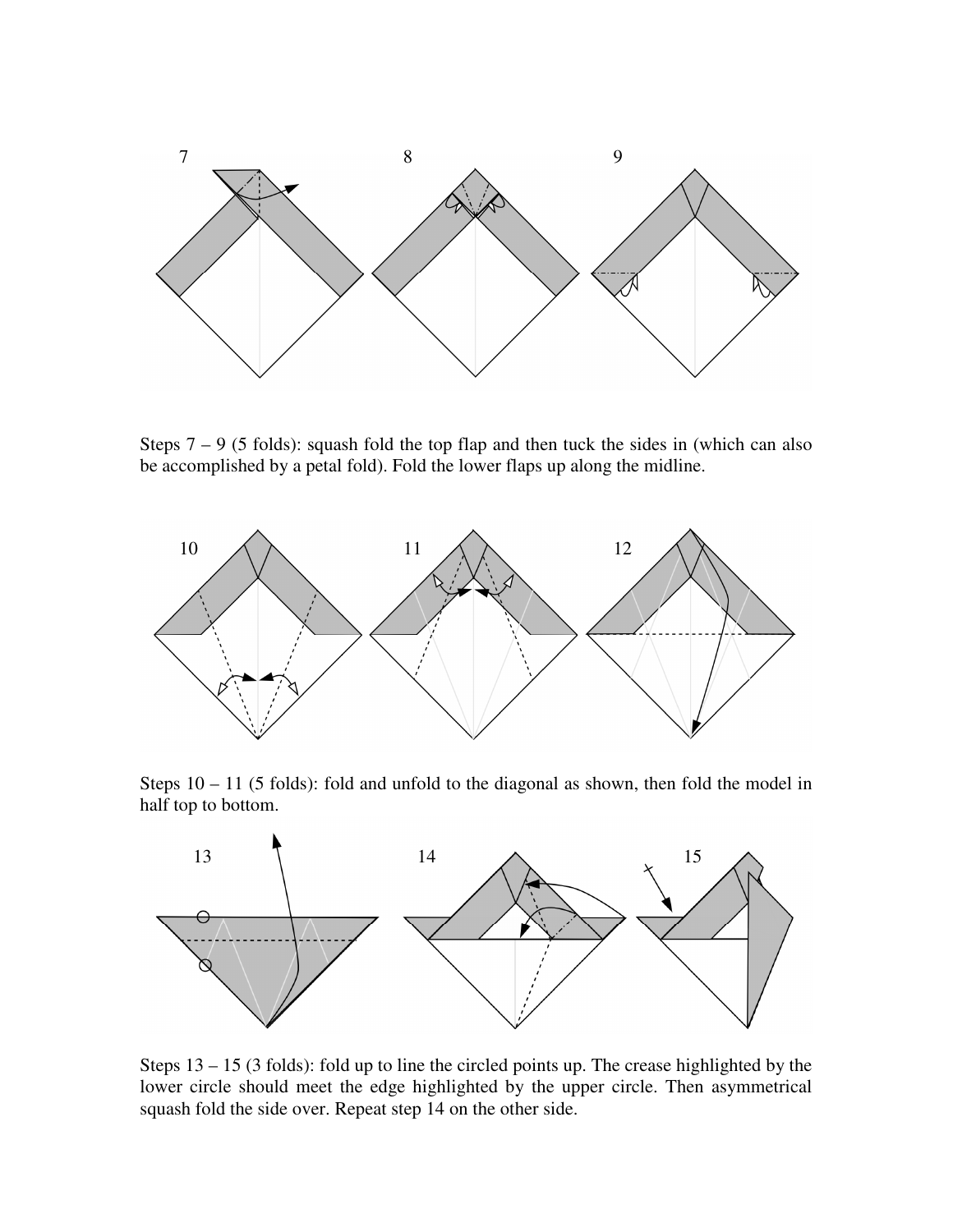

Steps 16 – 18 (3 folds): fold the top flap down to the indicated crease, and then fold over. Fold the flap down along the pre-existing crease.



Steps  $19 - 21$  (5 folds): repeat steps  $16 - 18$  on the other side, then fold the model in half. Crimp fold the neck down.



Steps 22 – 24 (4 folds): outside reverse fold the neck back, and then outside reverse fold the head. Tuck the small shoulder flaps inside the larger flap on both sides and the model is finished.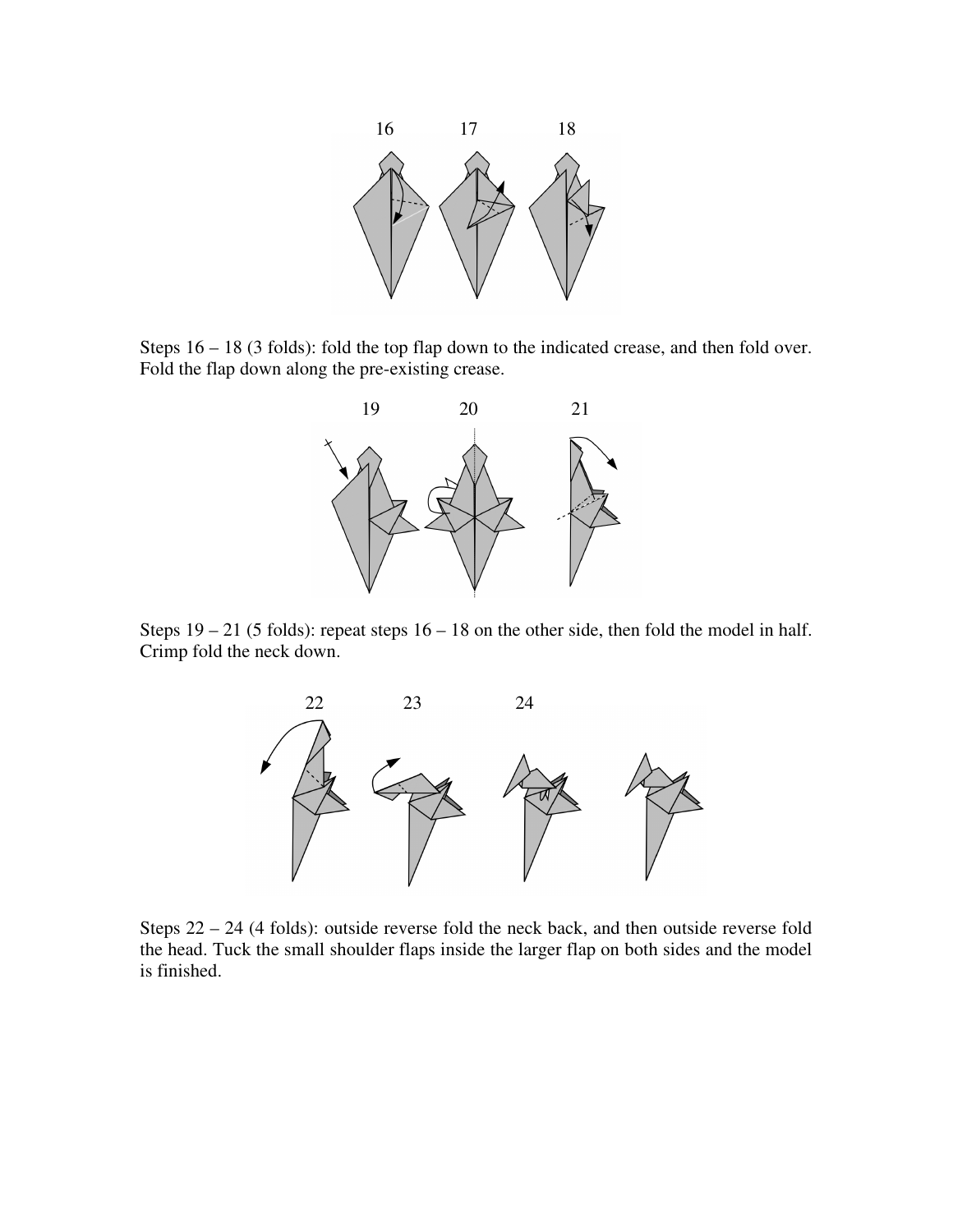## **Color-Changed Version**

1  $\wedge$  2

Start after step 4 of the original version.

Steps  $1 - 2$  (2 folds): turn the paper over so that the colored side is up. Fold the edge over so that the circled points line up, then squash fold the other side over.



Steps  $3 - 5$  (7 folds): squash fold the top flap then tuck the sides in. "Roll" the side flaps up with two valley folds on each side.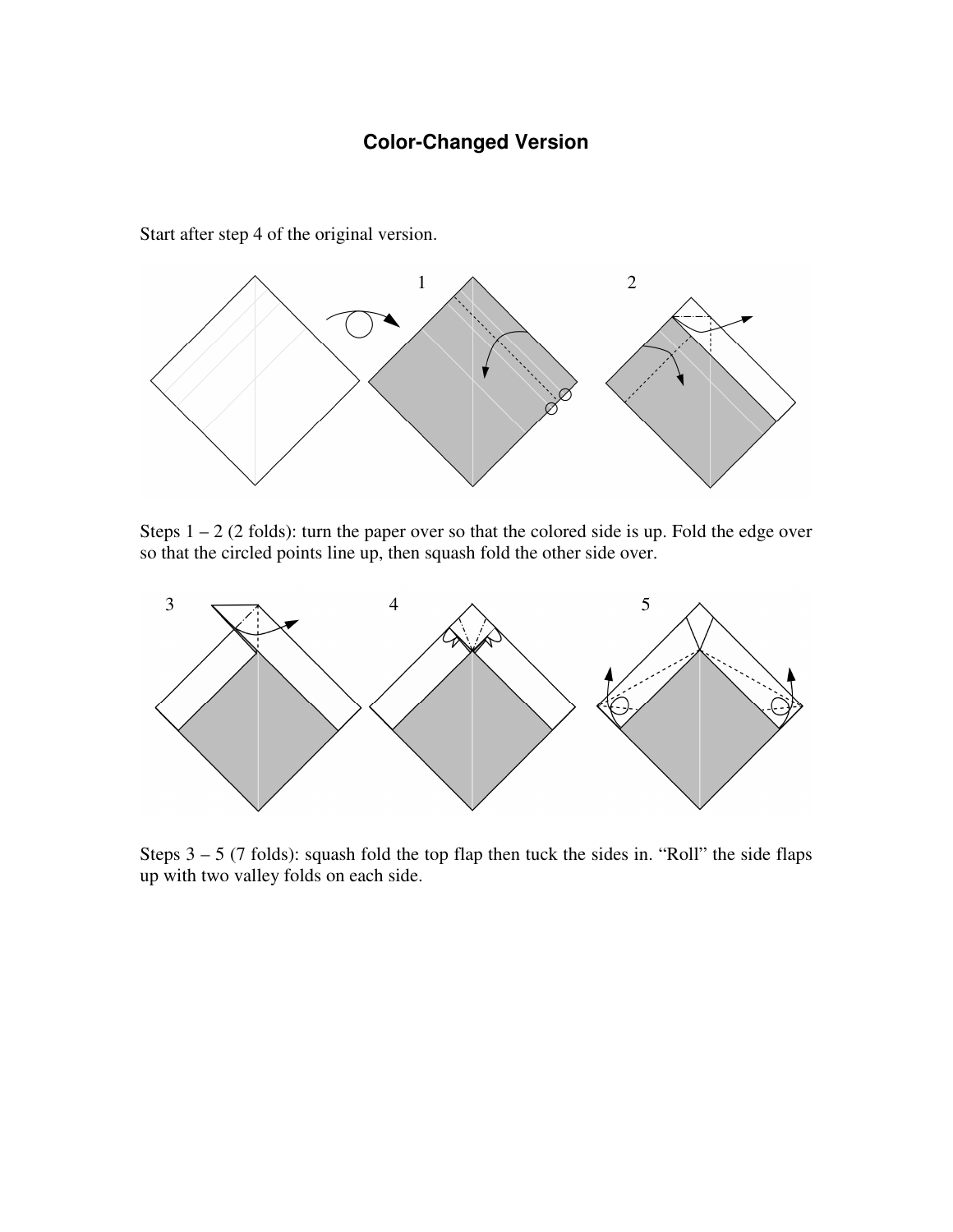

Step 6 (2 folds): fold the small triangular flaps down to make the model square again, and then turn the model over. Treat this as the white side of the paper.

Perform steps 10 – 21 of the original version.



Steps 7 – 9 (4 folds): outside reverse fold the neck up. Crimp fold the head back, and then pull out some paper on each side.



Steps 10 – 11 (4 folds): fold a bit of paper inside on both sides of the "horn" on the back of the head. Tuck the small shoulder flaps inside the larger flap and the model is finished.